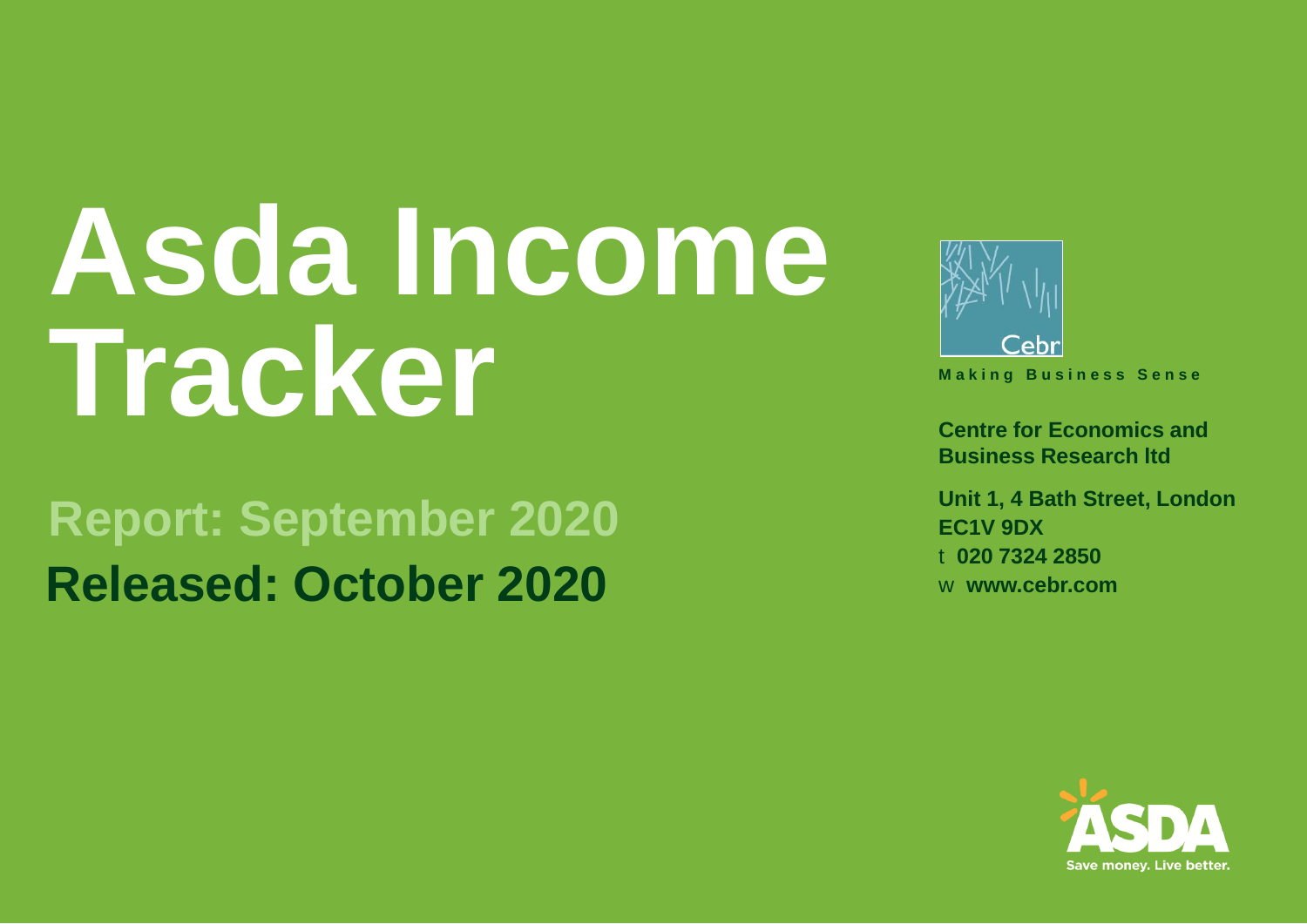# **Asda Income Tracker – Key Figures Headlines**



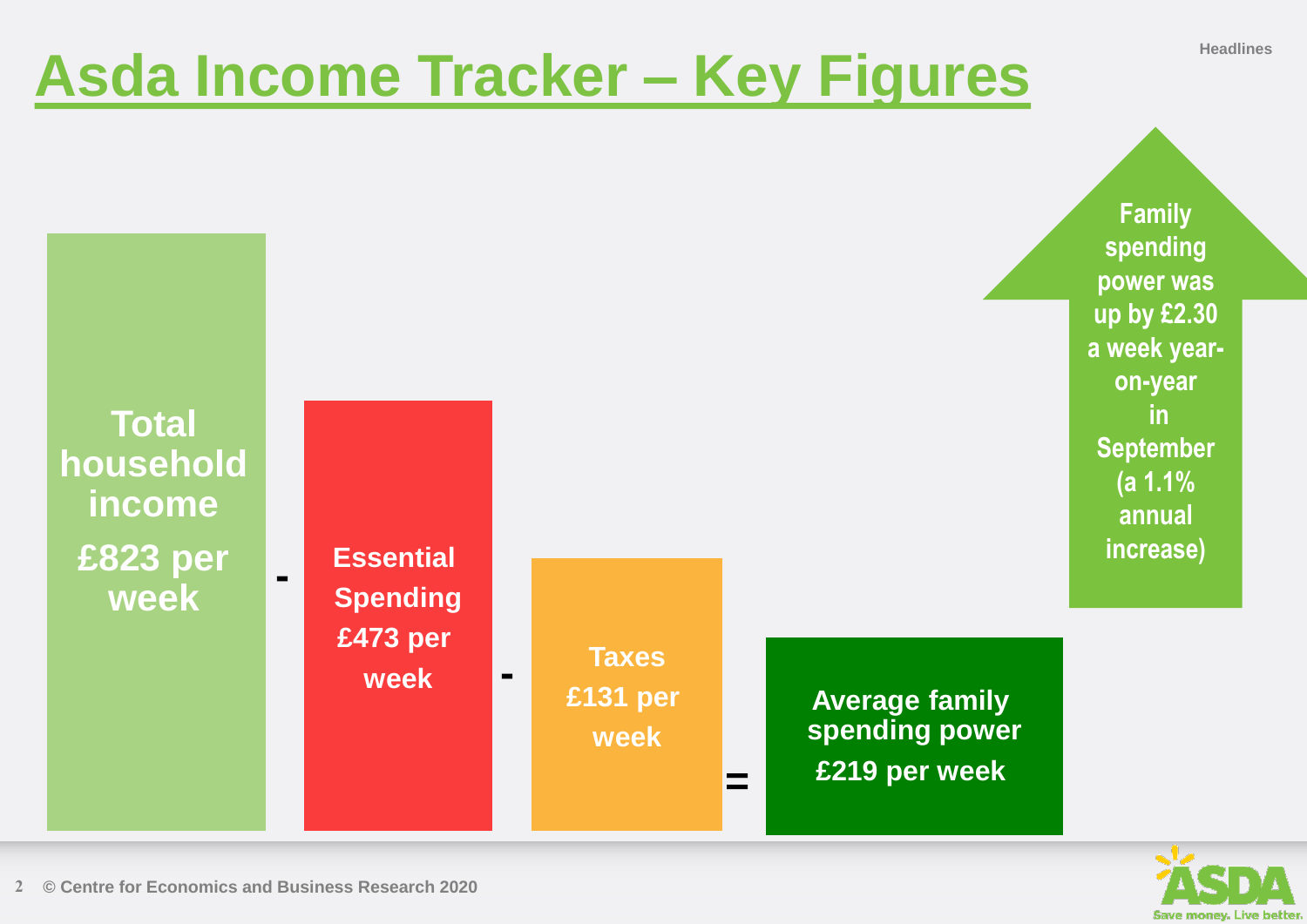**NB: Due to the unprecedented effects of the coronavirus crisis on the UK economy, this month's Income Tracker figures are subject to a greater degree of uncertainty than usual. While we have used the latest data available to estimate the impacts of the crisis on incomes and expenditures in the reporting month, the Income Tracker figures will be subject to revisions as further official data are released over the coming weeks.**

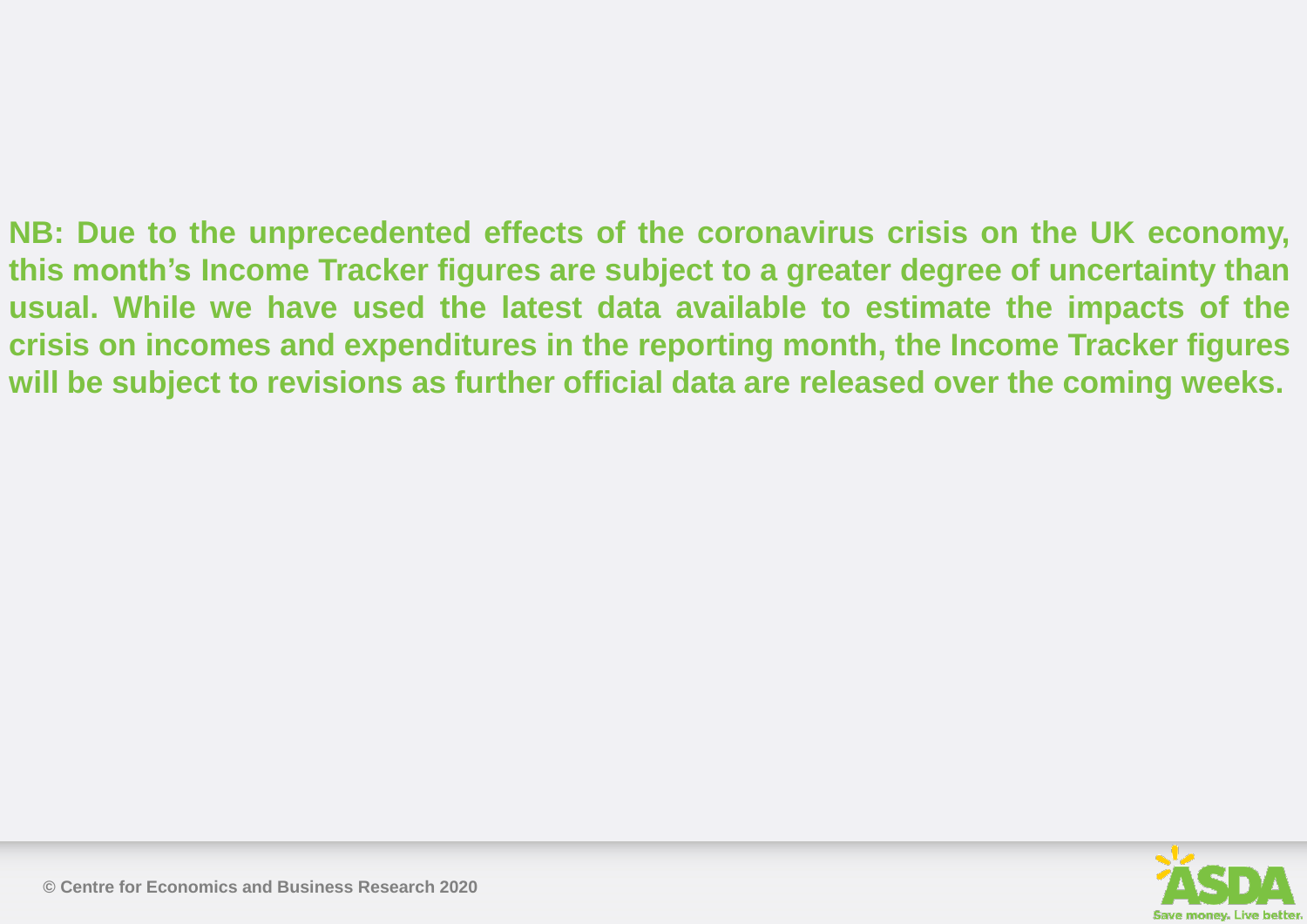#### **Strong summer wage growth sees income tracker pick up**

#### The Asda Income Tracker was £2.30 a week higher in September 2020 than a year before

- Family spending power increased by 1.1% in the year to September. This marks the second consecutive month of annual growth following a revision to August's data.
- August saw a noticeable return to work among employees previously on furlough, with figures from HMRC pointing to a 12.0% fall in the number of individuals making use of the Coronavirus Job Retention Scheme (CJRS). This trend is expected to be more muted in September, resulting in a smaller year-on-year change in the income tracker.
- The end of the CJRS and the anticipated labour market fallout pose the biggest threats to household discretionary incomes in the near future. In spite of new support schemes outlined by the government, a spike in the unemployment rate is still anticipated, bringing with it more typical recessionary features such as subdued consumer spending and wage fragility. As a result, the positivity seen in the income tracker in August and September may well prove short-lived.

**Year-on-year change in Asda Income Tracker, £**



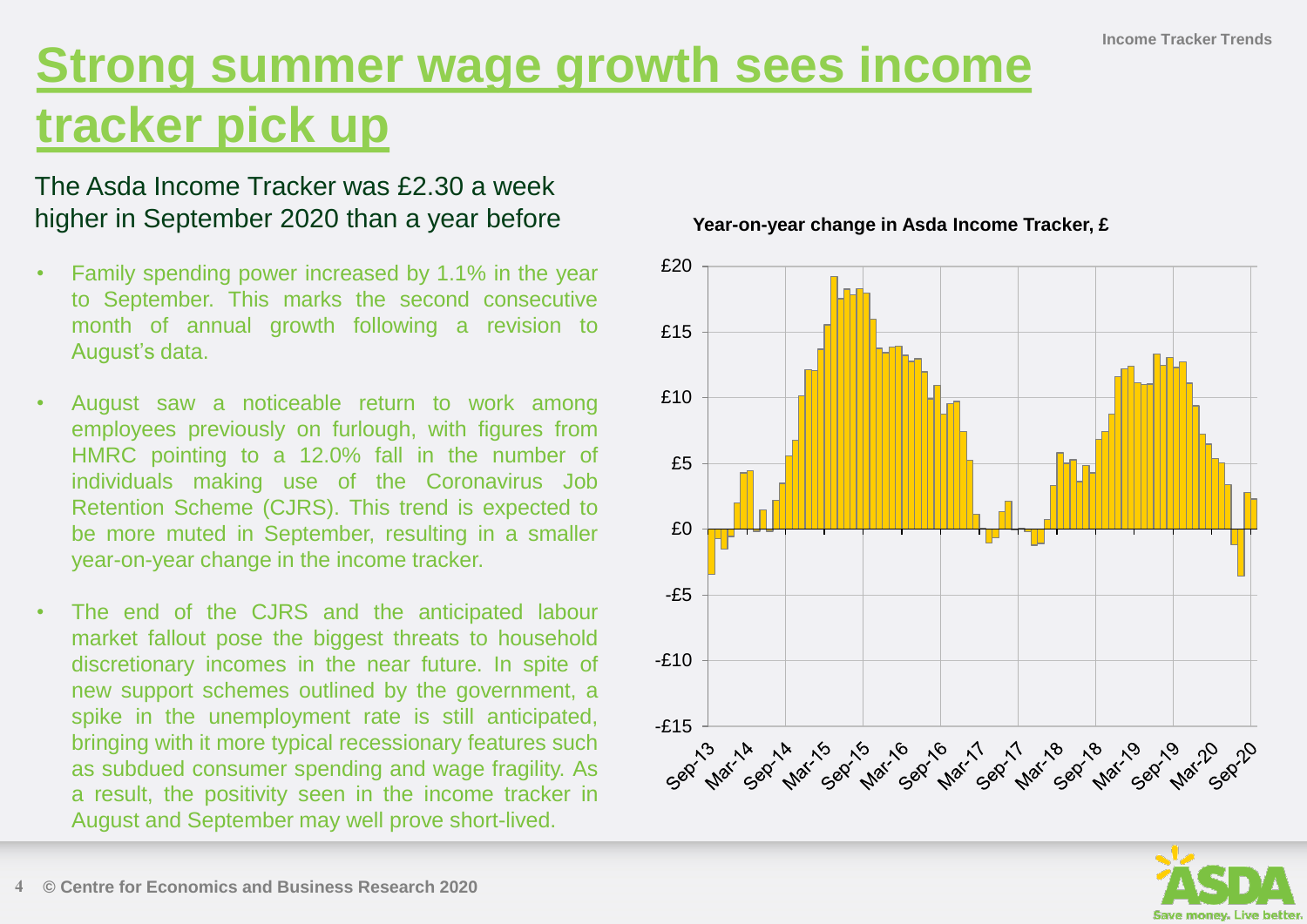# **Transport costs return to annual growth**

### **for first time in six months**

**Cost of living**

#### The main factors affecting family costs in September were:

- Inflation, as measured by the Consumer Price Index (CPI), picked up by 0.3 percentage points in September, reaching 0.5%.
- This uptick stems largely from the termination of the Eat Out To Help Out scheme, which had contributed to falling prices amongst restaurants & cafes in August, feeding into a low inflation rate of 0.2%.
- September saw upward price pressure from the transport category for the first time since March. Public transport -10% prices saw considerable increases during the month, with 16.9% annual growth in bus and coach fares, for instance. Vehicle fuel prices remain considerably subdued on an -20% annual basis, however, helping to partially offset the price increases from other transport subcategories.
- Utility prices fell across the board in September, helping to keep essential spending levels in check. Gas prices remain especially suppressed, exhibiting an annual growth rate of -12.0%.



**Inflation of selected goods, annual rate (LHS) and contribution to headline inflation (RHS)**

■ Rate of Inflation ■ Contribution to inflation (in pp)



Vehicle fuel is a sub-category of Transport; Gas and electricity are sub-categories of Housing & utilities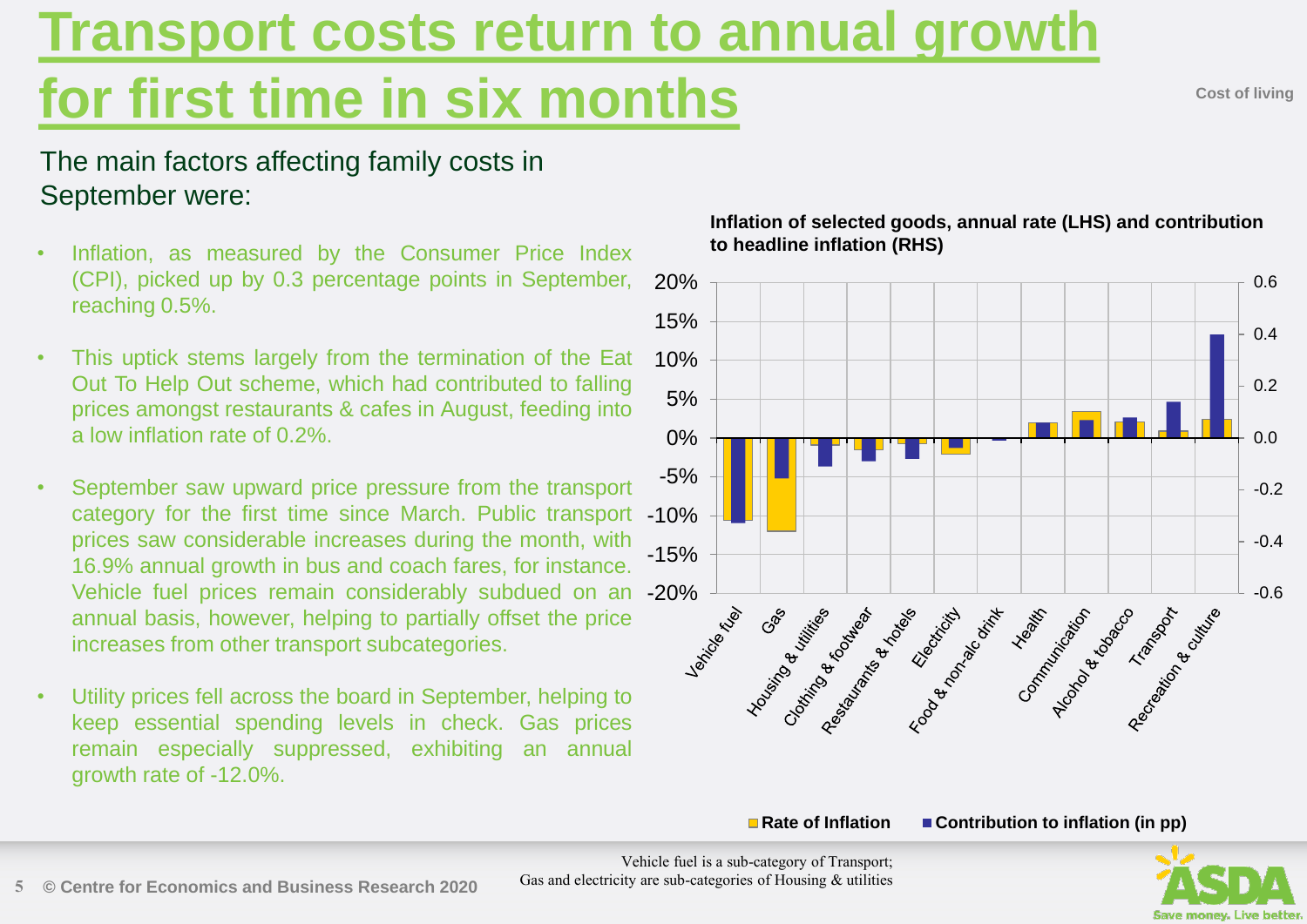### **Growth in gross incomes sees considerable slowdown in Q3**

#### UK-wide annual gross income growth slowed from 3.4% in Q3 2019 to 0.4% in Q3 2020

- Gross income growth decreased further in Q3, with this marking the fifth consecutive quarter of slowdown.
- When comparing gross income growth to that witnessed this time last year, the effect of the pandemic is evident. The rate of increase of gross incomes was a whole 3.0 percentage points lower in Q3 2020 than in the same quarter in 2019.
- Despite the magnitude of the pandemic's impact on households, only those in the South West saw their gross income fall year-on-year.
- All other regions saw slight positive growth, ranging from 0.1% in the East of England to a high of 1.2% in Wales.
- Gross incomes have been impacted by a variety of factors associated with the spread of Covid-19, most notably the furlough scheme, reduced working hours, and widespread pay cuts. These factors have been particularly prevalent in the private sector.



#### **Regional gross income, annual change to quarter indicated**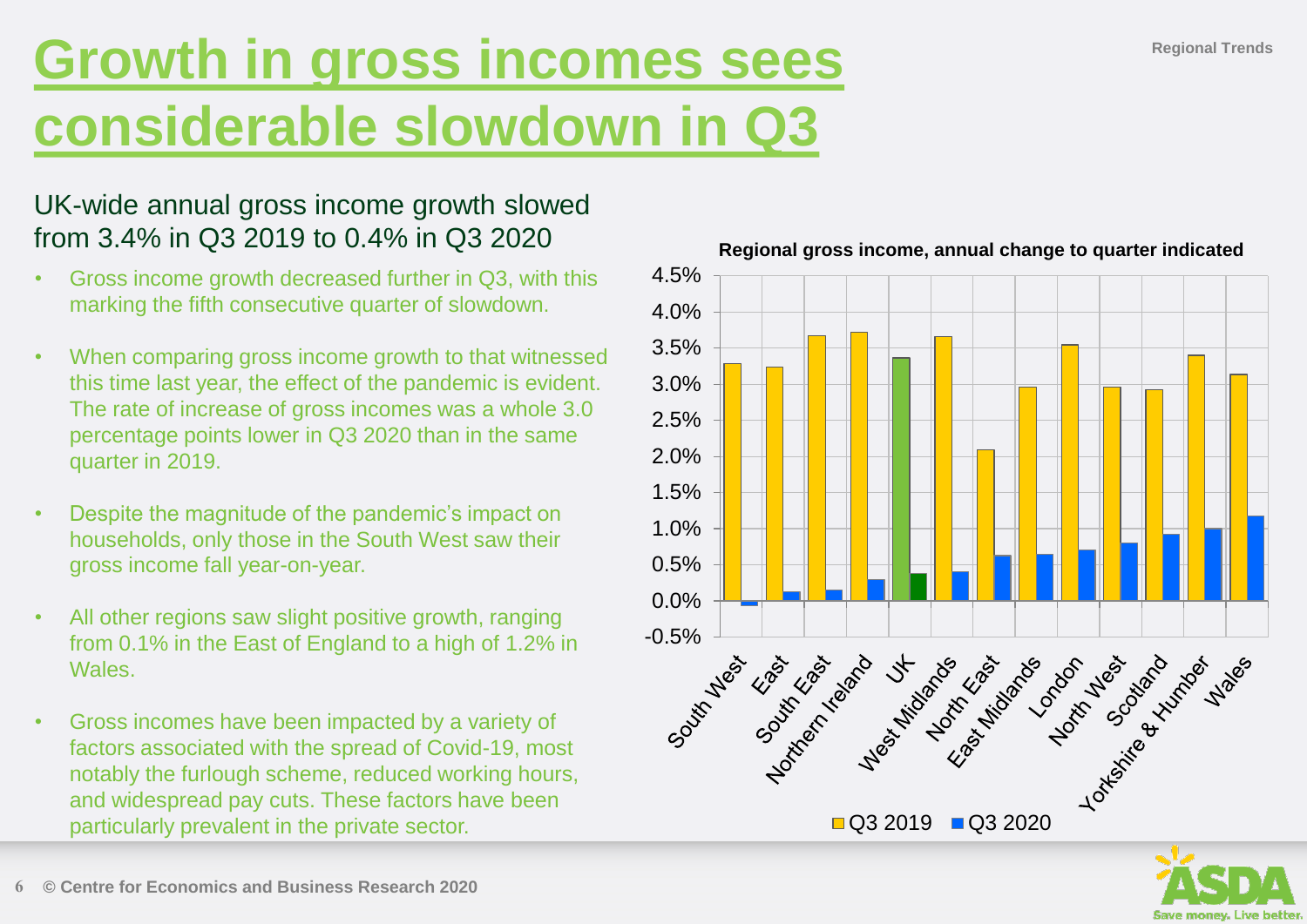#### **Discretionary income sees varying fortunes across UK regions**

#### Fewer regions saw a decline in the Income Tracker in Q3 than in Q2

- Growth in the Income Tracker varied significantly across the UK's regions and nations in Q3.
- Year-on-year falls in discretionary income were seen amongst eight UK regions in Q2. This figure fell to just four regions in Q3.
- The South East and South West saw the largest annual percentage fall in Q3, with the Income Tracker down by 1.8% and 1.4%, respectively. These two regions also saw the largest annual contractions in Q2.
- Many other regions returned to year-on-year growth in the most recent quarter. The West Midlands, London, the North East, the East Midlands and Scotland all saw the Income Tracker increase in Q3 following contractions in Q2.
- The opposite can be said for Northern Ireland, which saw an annual fall in the Income Tracker for the first time since Q2 2017.





**Asda Income Trackers by region, annual % change to quarter indicated**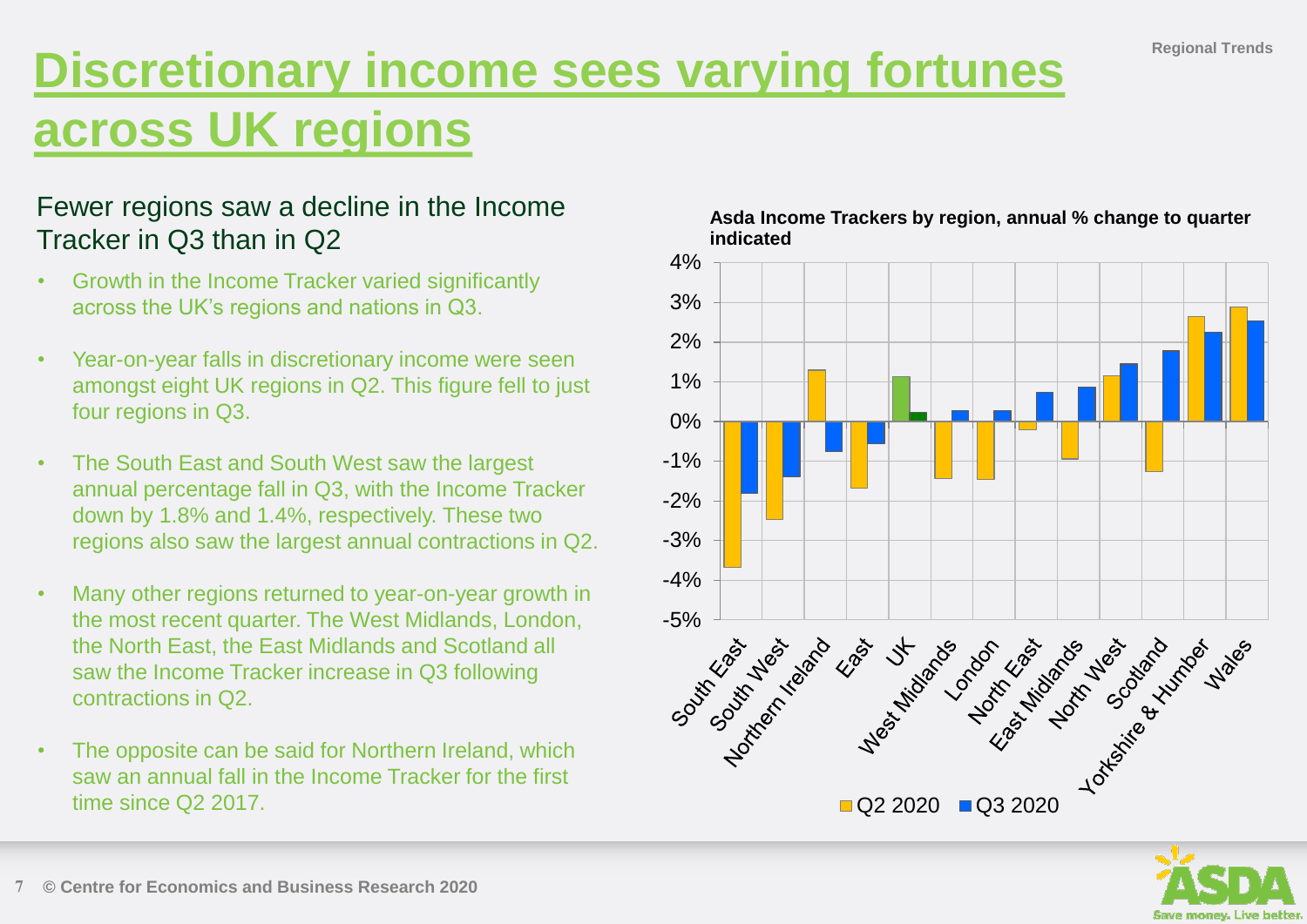#### **Resilient discretionary spending power unlikely Regional Trends to continue into Q4**

#### UK-wide family spending power averaged £217 in the third quarter of 2020

- Compared to Q3 2019, the South East saw the largest decrease in the Income Tracker in absolute terms, falling by £3.86.
- This also translates into the largest proportional terms fall, with discretionary income down by 1.8% year-onyear.
- The East of England, the South West, and Northern Ireland were the only other regions to witness an annual decline in their average discretionary income.
- The region with the largest absolute gain was Wales, where average household discretionary income was up by £4.66 compared to the third quarter of 2019. This was closely followed by Yorkshire and the Humber, with an increase of £4.25. These two regions were also the largest gainers in Q2 2020.
- Though nine UK regions saw positive income tracker growth in Q3, household incomes are set for more pressure in Q4, limiting the likely scale of future income tracker gains.

#### **Average household discretionary income by region, £ per week in quarter indicated**



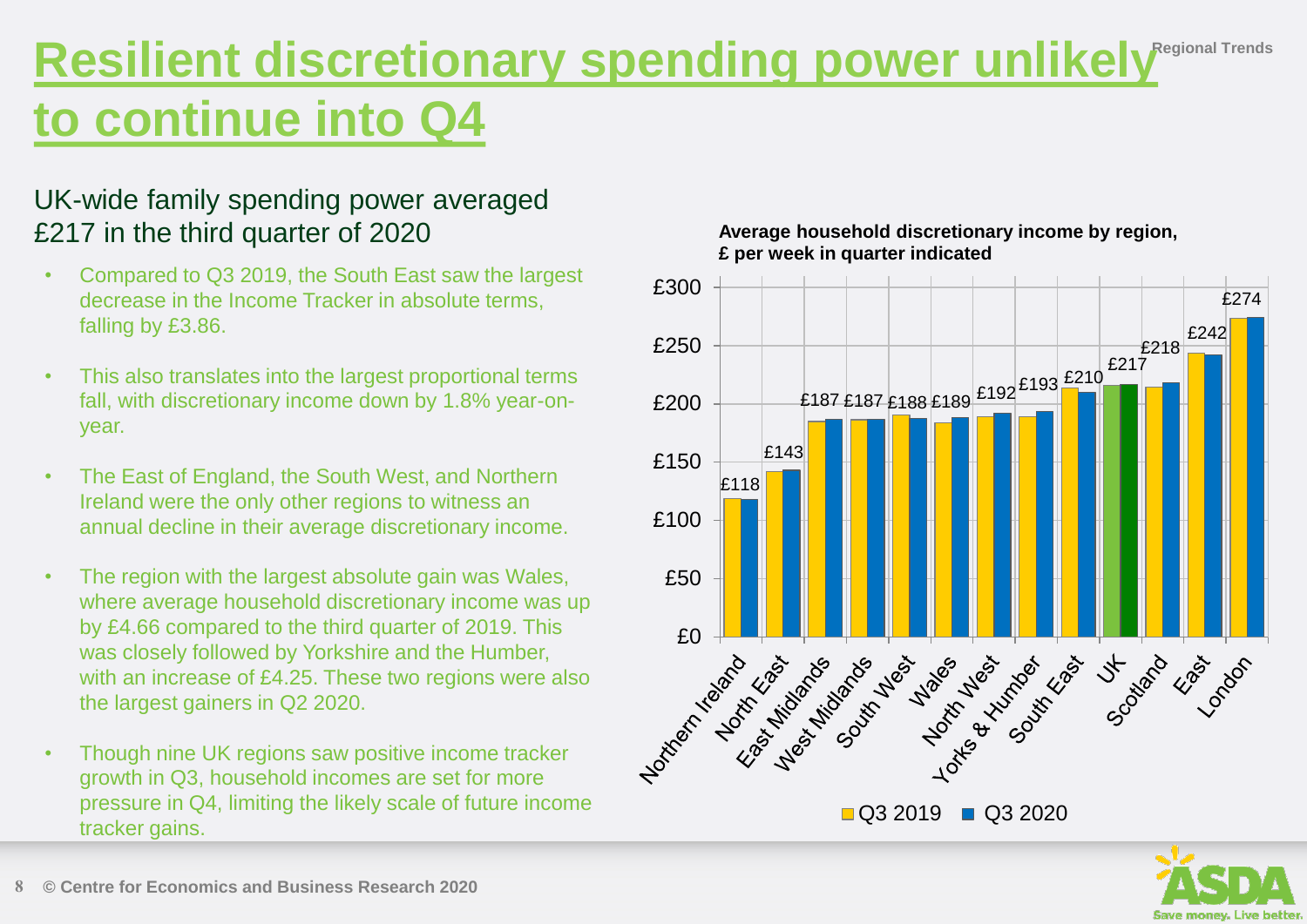# **Focus on Scotland and Northern Ireland**

Annual % change in discretionary incomes, **Scotland** 



- The Income Tracker for Scotland witnessed an increase of 1.8% year-on-year in Q3 2020. This marks a return to growth following a decline of 1.3% in the previous quarter.
- Scottish unemployment is expected to have averaged 4.5% in Q3, up from the rate of 3.8% witnessed in the same quarter in 2019. Despite this, the return of workers from furlough and the uptick in economic activity in Q3 drove the increase in the Income Tracker.
- In recent weeks, the Scottish government has further tightened coronavirus restriction measures across large swathes of the country. The reimplementation of such measures brings a host of factors which could impact household incomes in the coming months, including business closures, a redundancy spike, and subdued confidence.

Annual % change in discretionary incomes, Northern Ireland



- Northern Ireland recorded a 0.8% annual fall in the Income Tracker in Q3, putting an end to twelve consecutive quarters of year-on-year growth.
- Northern Ireland had previously avoided the falls in discretionary income experienced by other regions and countries. With falling wages seen predominantly within the private sector, Northern Ireland had thus far benefitted from its larger proportion of public sector workers.
- Northern Ireland has also reimplemented restriction measures recently, with a national 'circuit breaker' lockdown. These new restriction measures could negatively impact discretionary incomes as well as business and consumer confidence.

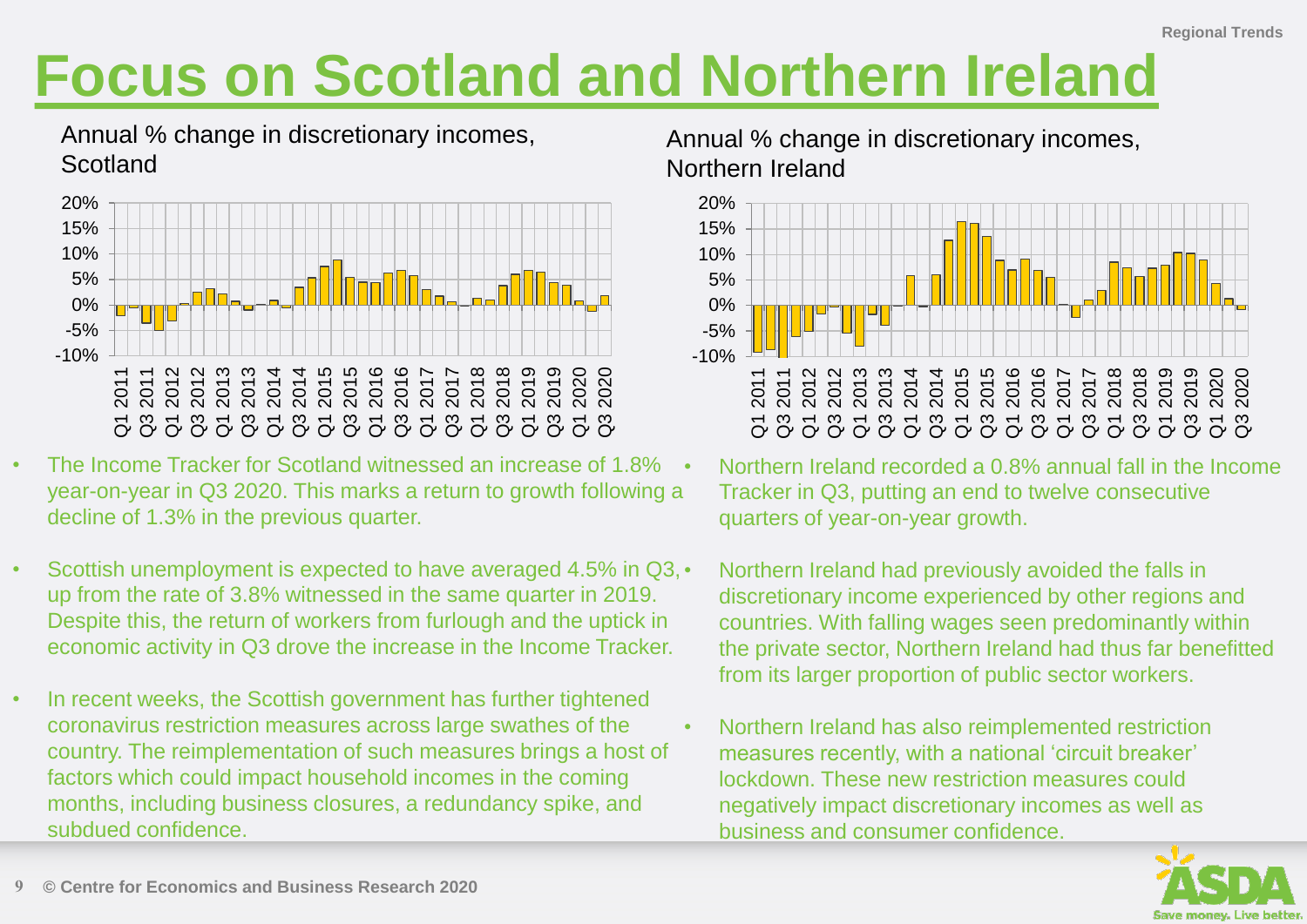

**Please find attached method notes and the tabulated data. Asda produces a monthly Income Tracker report with a more comprehensive report every quarter.**

**For press enquiries please contact:**

**Jessica Finlay, Senior Press Officer, Corporate Media Relations [Jessica.Finlay@Asda.co.uk ;](mailto:Jessica.Finlay@Asda.co.uk) 0113 82 63369**

**For data enquiries please contact: Kay Daniel Neufeld, Cebr Head of Macroeconomics [KNeufeld@Cebr.com](mailto:kneufeld@cebr.com?subject=ASDA%20Income%20Tracker%20enquiry) ; 020 7324 2841**

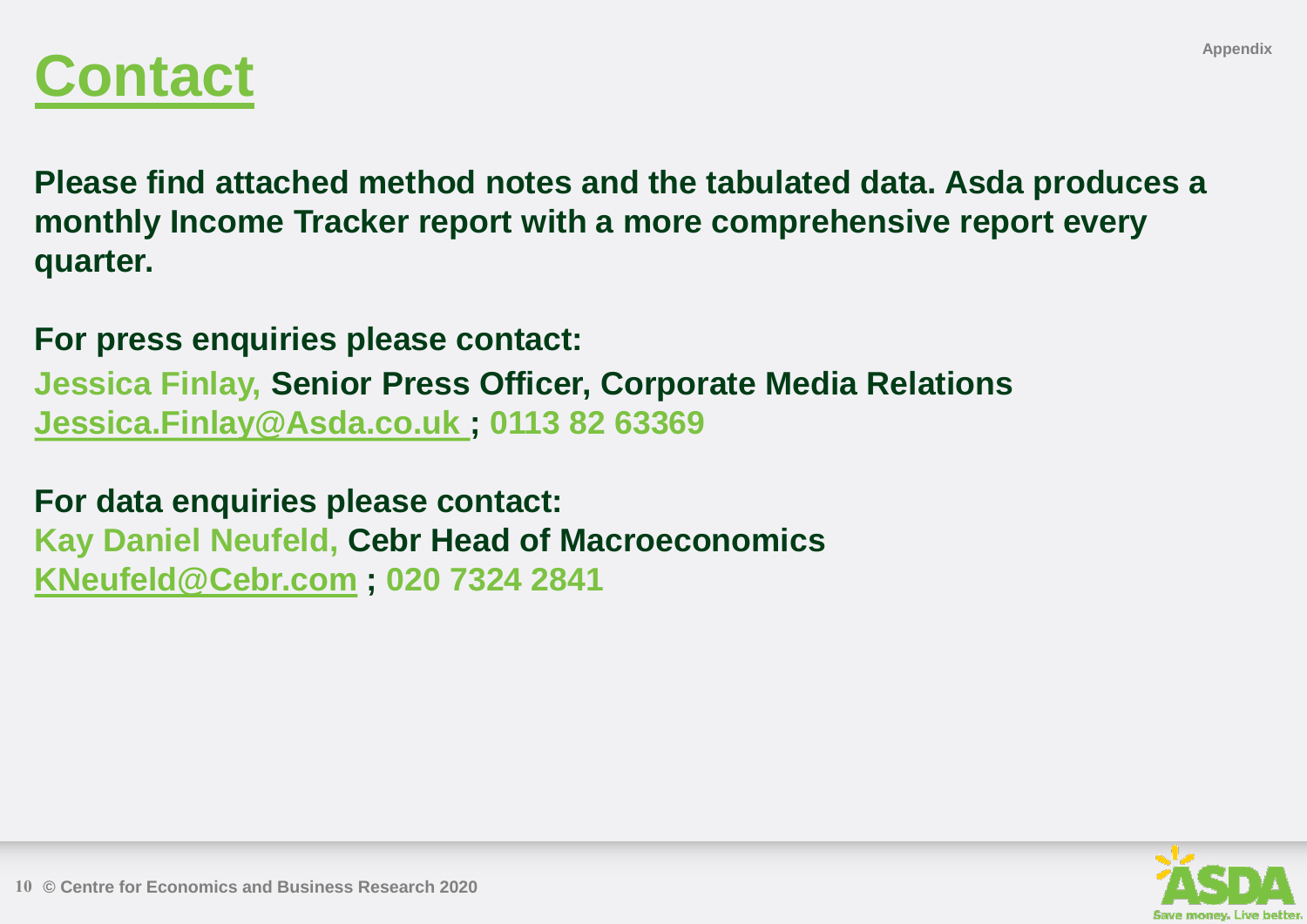# **Appendix**

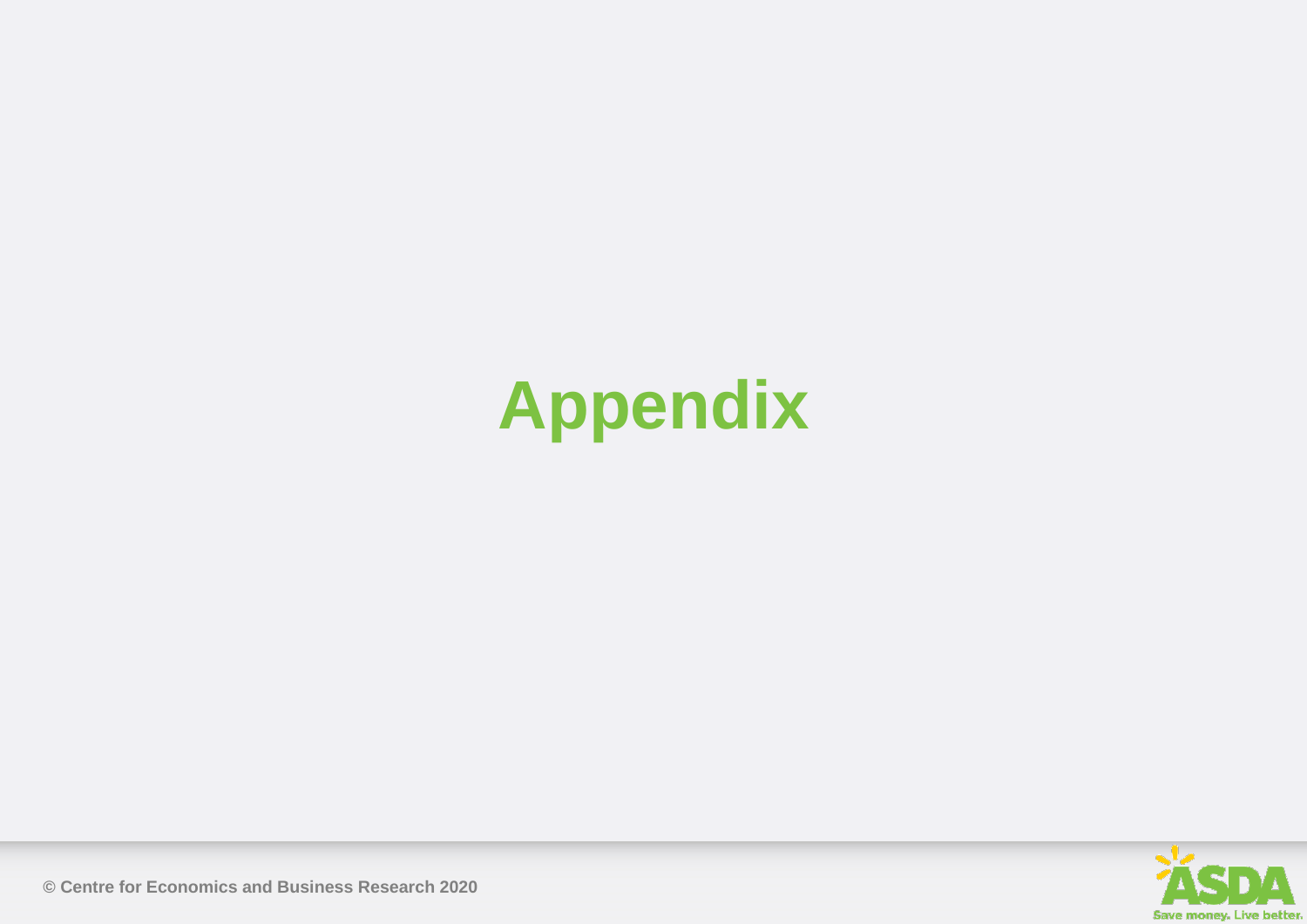# **Monthly Asda Income Tracker Asda Income Tracker tables**

#### **Figure 1: Asda Income Tracker and year-on-year change (excluding bonuses)**



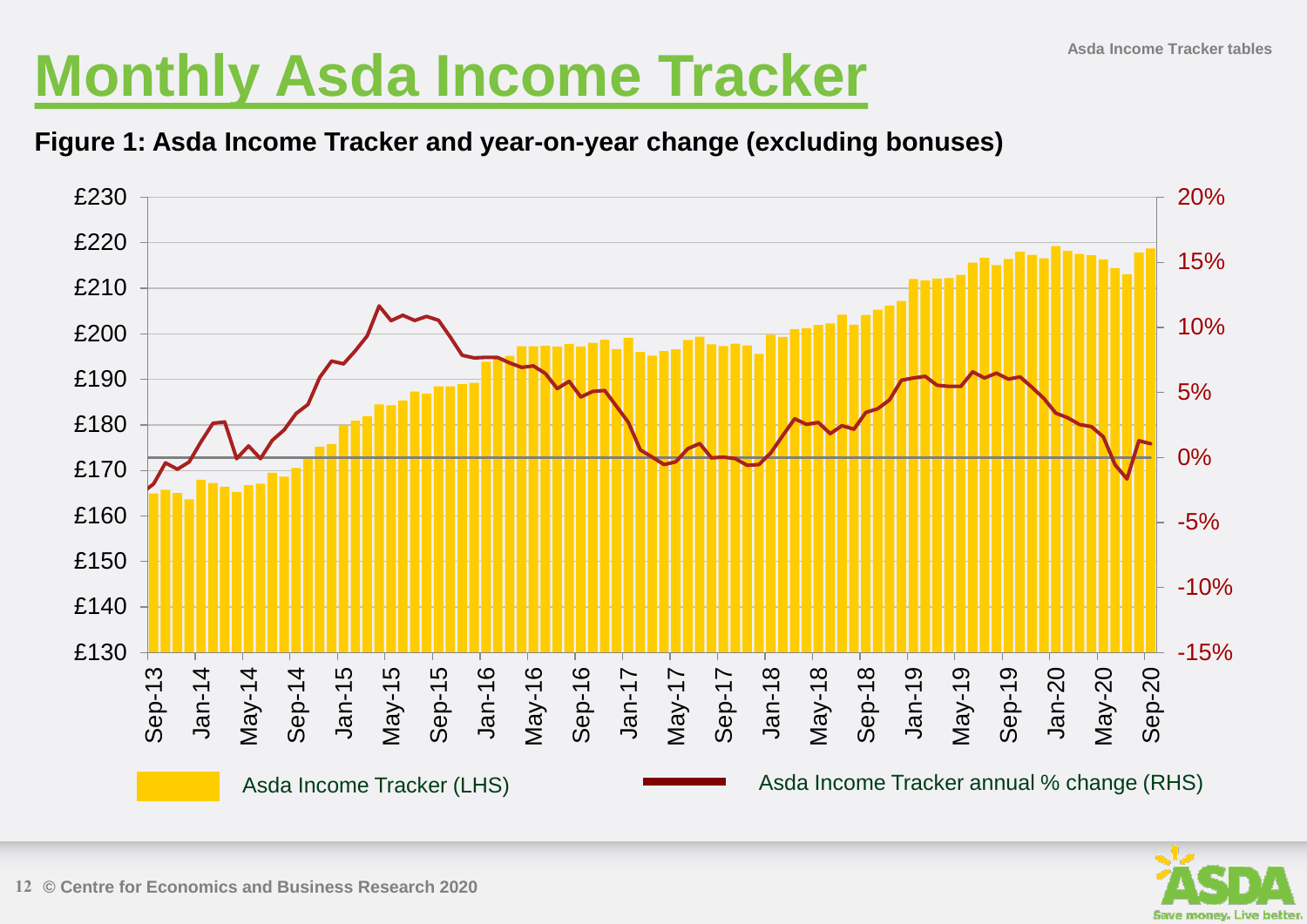# **Monthly Asda Income Tracker**

#### **Table 1: Average UK household Income Tracker, £ per week, current prices, excluding bonuses**

| <b>Month</b>      | <b>Income tracker</b> | <b>Month</b>     | <b>Income tracker</b> | <b>Month</b>     | <b>Income tracker</b> | <b>Month</b>     | <b>Income tracker</b> | <b>Month</b>     | <b>Income tracker</b> |
|-------------------|-----------------------|------------------|-----------------------|------------------|-----------------------|------------------|-----------------------|------------------|-----------------------|
| January 2016      | £194                  | January 2017     | £199                  | January 2018     | £200                  | January 2019     | £212                  | January 2020     | £219                  |
| February 2016     | £195                  | February 2017    | £196                  | February 2018    | £200                  | February 2019    | £212                  | February 2020    | £218                  |
| March 2016        | £195                  | March 2017       | £196                  | March 2018       | £201                  | March 2019       | £212                  | March 2020       | £218                  |
| <b>April 2016</b> | £197                  | April 2017       | £196                  | April 2018       | £201                  | April 2019       | £212                  | April 2020       | £217                  |
| May 2016          | £197                  | May 2017         | £196                  | May 2018         | £201                  | May 2019         | £213                  | May 2020         | £216                  |
| <b>June 2016</b>  | £197                  | <b>June 2017</b> | £198                  | <b>June 2018</b> | £202                  | <b>June 2019</b> | £215                  | <b>June 2020</b> | £214                  |
| <b>July 2016</b>  | £197                  | <b>July 2017</b> | £200                  | <b>July 2018</b> | £204                  | <b>July 2019</b> | £217                  | <b>July 2020</b> | £213                  |
| August 2016       | £198                  | August 2017      | £198                  | August 2018      | £202                  | August 2019      | £215                  | August 2020      | £218                  |
| September 2016    | £198                  | September 2017   | £197                  | September 2018   | £204                  | September 2018   | £216                  | September 2020   | £219                  |
| October 2016      | £198                  | October 2017     | £198                  | October 2018     | £205                  | October 2019     | £218                  |                  |                       |
| November 2016     | £199                  | November 2017    | £198                  | November 2018    | £206                  | November 2019    | £218                  |                  |                       |
| December 2016     | £198                  | December 2017    | £196                  | December 2018    | £207                  | December 2018    | £217                  |                  |                       |
| 2016 Average      | £197                  | 2017 Average     | £197                  | 2018 Average     | £203                  | 2019 Average     | £215                  |                  |                       |



NB: In June 2017, the ONS published revisions to the time series of its average weekly earnings data, one of the inputs of the ASDA Income Tracker. The values for the Income Tracker have been adjusted accordingly.

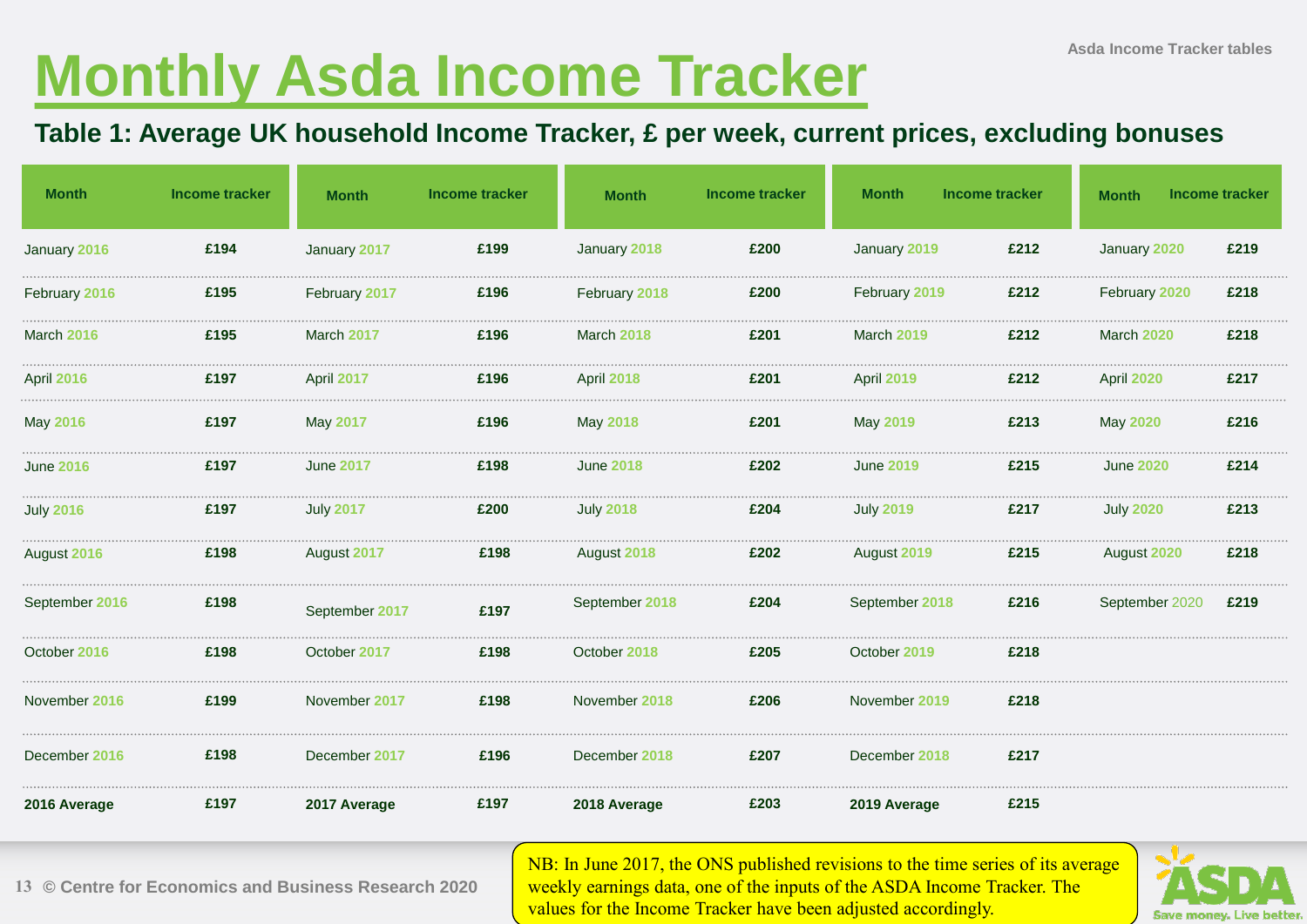# **Method notes**

**The Asda Income Tracker is calculated from the following equations:**

- **Total household income minus taxes equals net income**
- **Net income minus basic spend equals Asda Income Tracker**

*Total household income* **for the United Kingdom is derived from the Living Costs and Food Survey 2012 (released December 2013). This is updated on a monthly basis using official statistics on average earnings, unemployment, social security payments, interest rates and pension income. Earnings data from the Office for National Statistics that is released in the month of the report refers to the previous month. We forecast earnings data for the month of the report.** 

*Taxes* **are subtracted from total household income to estimate the actual amount that can be spent on goods and services, i.e. net income or disposable income. The average amount of tax paid is calculated using the latest version of the Living Costs and Food Survey. This is updated on a monthly basis using Office for National Statistics data and Cebr modelling.**

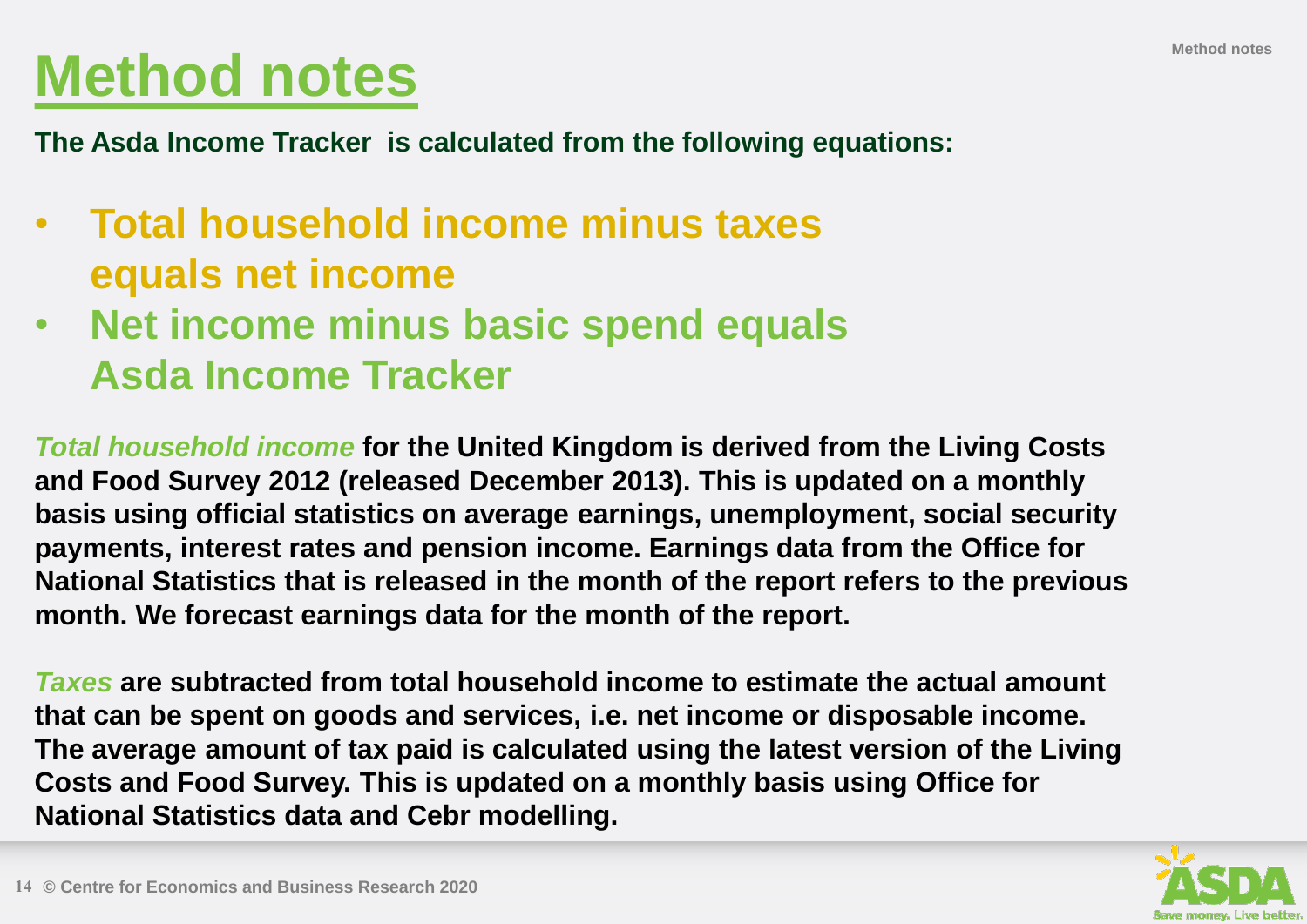# **Method notes**

#### **These components are based on official statistics and Cebr calculations.**

*Net income* **is calculated by deducting our tax estimate from our total household income estimate.** 

*Basic spend (cost of living)* **figures are updated using monthly consumer price data and the trend growth rate in the volume of essential goods and services purchased over the most recent ten year period. A full list of items constituting basic (or 'essential') spending was created in collaboration between Asda and Cebr when the Income Tracker concept was originally formed in 2008. This list is available on request.**

**The** *Asda Income Tracker* **is a measure of 'discretionary income', reflecting the amount remaining after the average UK household has had taxes subtracted from their income and bought essential items such as: groceries, electricity, gas, transport costs and mortgage interest payments or rent. The Income Tracker measures the amount left over to spend on discretionary purchases such as leisure and recreation goods and services.**